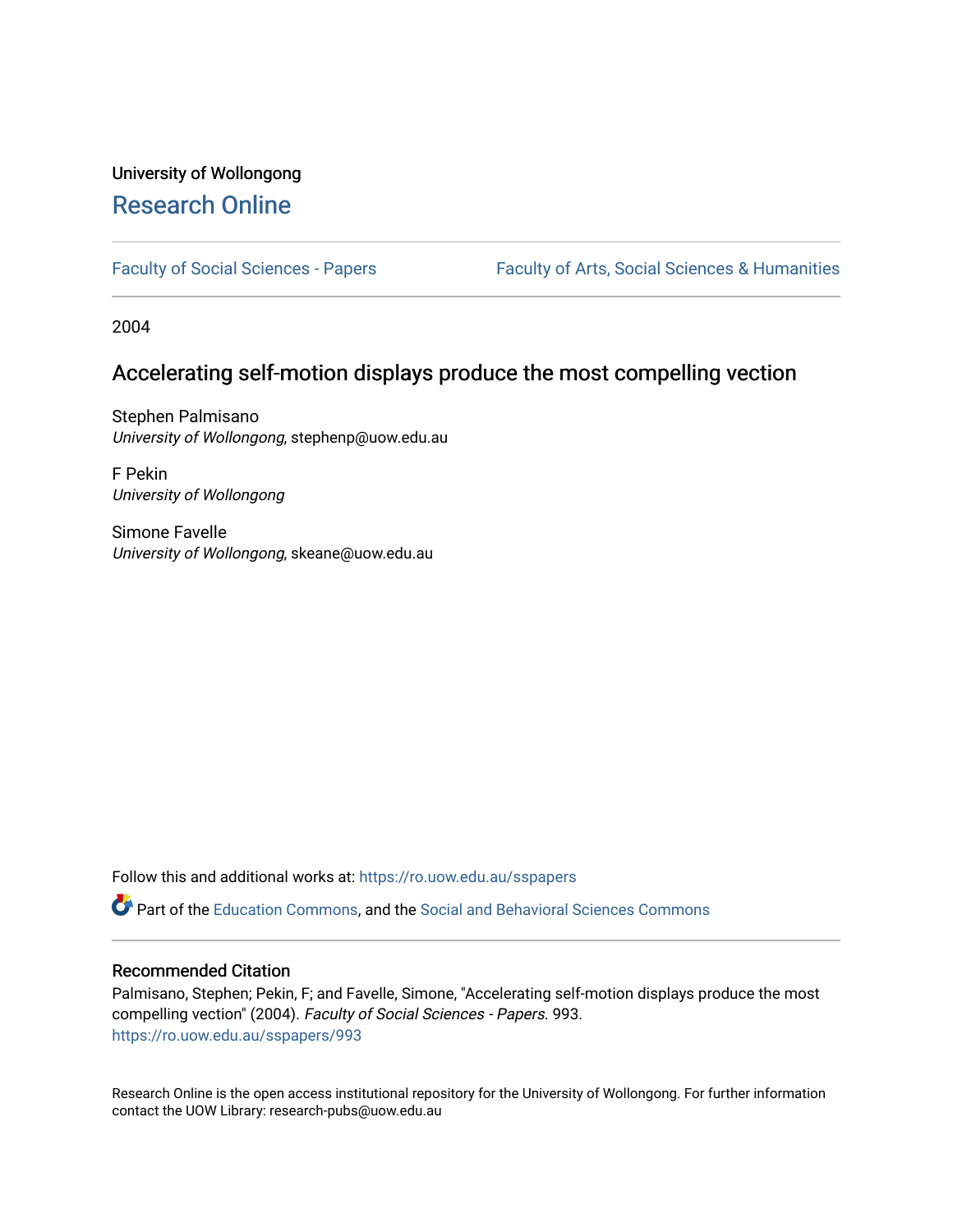# Accelerating self-motion displays produce the most compelling vection

### Abstract

Abstract presented at the 27th European Conference on Visual Perception, 22-26 August 2004, Budapest, Hungary

### Keywords

compelling, most, produce, displays, motion, self, vection, accelerating

### **Disciplines**

Education | Social and Behavioral Sciences

### Publication Details

Palmisano, S., Pekin, F. & Keane, S. (2004). Accelerating self-motion displays produce the most compelling vection. Perception, 33 (Supplement), 158.